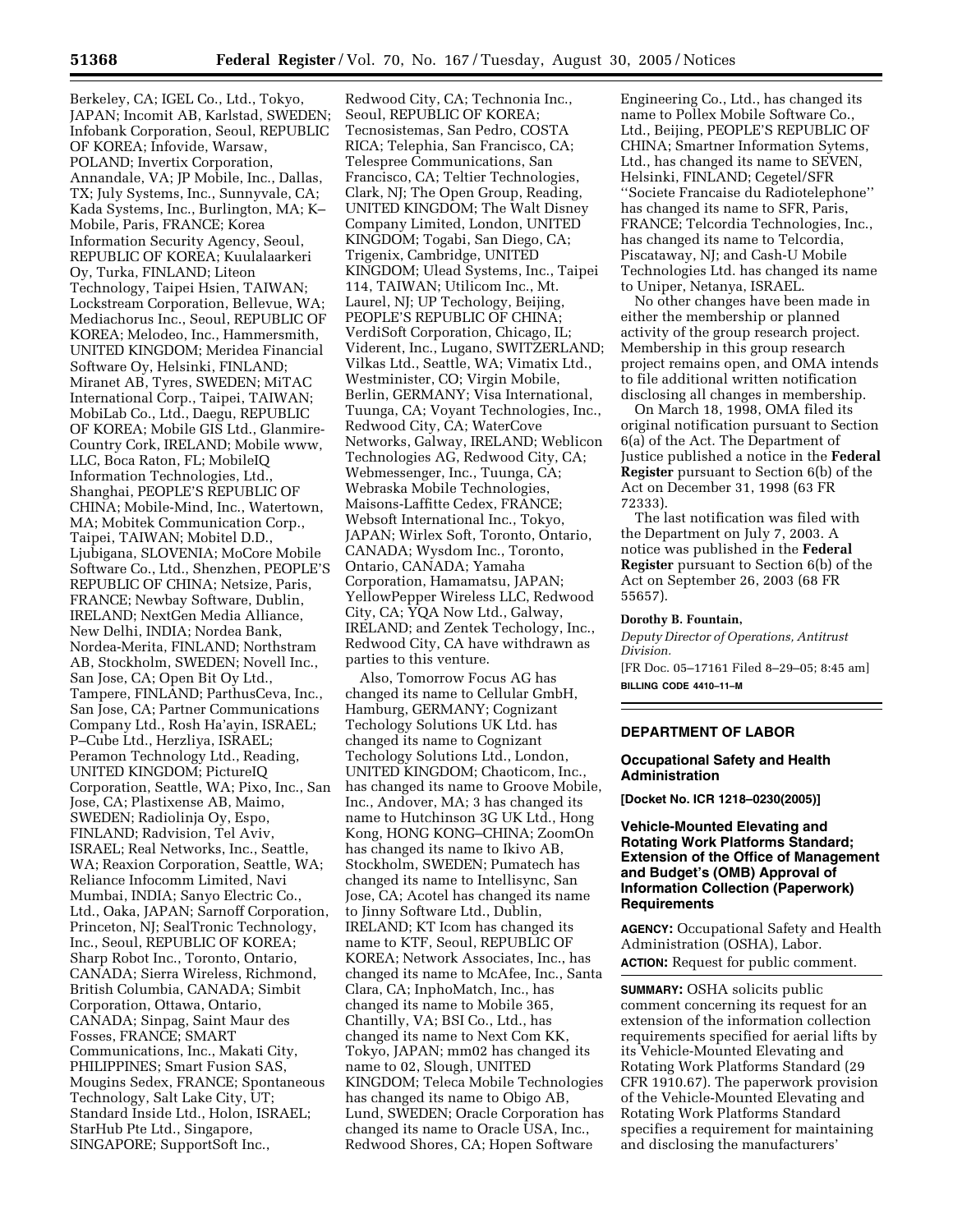certification records for modified aerial lifts. The purpose of the requirement is to reduce employees' risk of death or serious injury by ensuring that aerial lifts are inspected and/or tested after modification to ensure they are in safe operating condition.

**DATES:** Comments must be submitted by the following dates:

Hard copy: Your comments must be submitted (postmarked or received) by October 31, 2005.

Facsimile and electronic transmission: Your comments must be received by October 31, 2005.

**ADDRESSES:** You may submit comments, identified by OSHA Docket No. ICR– 1218–0230(2005), by any of the following methods:

Regular mail, express delivery, hand delivery, and messenger service: Submit your comments and attachments to the OSHA Docket Office, Room N–2625, U.S. Department of Labor, 200 Constitution Avenue, NW., Washington, DC 20210; telephone (202) 693–2350 (OSHA's TTY number is (877) 889– 5627). OSHA Docket Office and Department of Labor hours are 8:15 a.m. to 4:45 p.m., ET.

Facsimile: If your comments are 10 pages or fewer in length, including attachments, you may fax them to the OSHA Docket Office at (202) 693–1648.

Electronic: You may submit comments through the Internet at *http://ecomments.osha.gov*. Follow instructions on the OSHA Webpage for submitting comments.

*Docket:* For access to the docket to read or download comments or background materials, such as the complete Information Collection Request (ICR) (containing the Supporting Statement, OMB–83–I Form, and attachments), go to OSHA's Webpage at *http://www.OSHA.gov.* In addition, the ICR, comments, and submissions are available for inspection and copying at the OSHA Docket Office at the address above. You may also contact Theda Kenney at the address below to obtain a copy of the ICR. For additional information on submitting comments, please see the ''Public Participation'' heading in the **SUPPLEMENTARY INFORMATION** section of this document.

## **FOR FURTHER INFORMATION CONTACT:**

Theda Kenney or Todd Owen, Directorate of Standards and Guidance, OSHA, Room N–3609, 200 Constitution Avenue, NW., Washington, DC 20210, telephone: (202) 693–2222.

#### **SUPPLEMENTARY INFORMATION:**

### **I. Background**

The Department of Labor, as part of its continuing effort to reduce paperwork and respondent (*i.e.*, employer) burden, conducts a preclearance consultation program to provide the public with an opportunity to comment on proposed and continuing information collection requirements in accordance with the Paperwork Reduction Act of 1995 (PRA–95) (44 U.S.C. 3506(c)(2)(A)).

This program ensures that information is in the desired format, reporting burden (time and costs) is minimal, collection instruments are clearly understood, and OSHA's estimate of the information collection burden is accurate. The Occupational Safety and Health Act of 1970 (the Act) (29 U.S.C. 651 *et seq.*) authorizes information collection by employers as necessary or appropriate for enforcement of the Act or for developing information regarding the causes and prevention of occupational injuries, illnesses, and accidents (29 U.S.C. 657).

OSHA's Vehicle-Mounted Elevating and Rotating Work Platforms Standard (29 CFR 1910.67) (the ''Standard'') specifies one paperwork requirement.

*Manufacturer's Certification of Modification (paragraph (b)(2)).* The Standard requires that when aerial lifts are ''field modified'' for uses other than those intended by the manufacturer, the manufacturer or other equivalent entity, such as a nationally recognized testing laboratory, must certify in writing that the modification is in conformity with all applicable provisions of ANSI A92.2–1969 and the OSHA Standard and that the modified aerial lift is at least as safe as the equipment was before modification. Employers are to maintain the certification record and make it available to OSHA compliance officers. This record provides assurance to employers, employees, and compliance officers that the aerial lift is safe for use, thereby preventing failure while employees are being elevated. The certification record also provides the most efficient means for the compliance officers to determine that an employer is complying with the Standard.

### **II. Special Issues for Comment**

OSHA has a particular interest in comments on the following issues:

• Whether the proposed information collection requirements are necessary for the proper performance of the Agency's functions, including whether the information is useful;

• The accuracy of OSHA's estimate of the burden (time and costs) of the information collection requirements, including the validity of the methodology and assumptions used;

• The quality, utility, and clarity of the information collected; and

• Ways to minimize the burden on employers who must comply; for example, by using automated or other technological information collection and transmission techniques.

#### **III. Proposed Actions**

OSHA proposes to extend the Office of Management and Budget's (OMB) approval of the collection-ofinformation (paperwork) requirements necessitated by the Standard on Vehicle-Mounted Elevating and Rotating Work Platforms (29 CFR 1910.67(b)(2)). The Agency will summarize the comments submitted in response to this notice, and will include this summary in its request to OMB to extend the approval of the information collection requirement.

*Type of Review:* Extension of currently approved information collection requirement.

*Title:* Vehicle-Mounted Elevating and Rotating Work Platforms (29 CFR 1910.67(b)(2)).

*OMB Number:* 1218–0230. *Affected Public:* Business or other forprofits; Not-for-profit organizations; Federal Government; State, Local or Tribal Government.

*Number of Respondents:* 1,000. *Frequency:* On occasion.

*Average Time Per Response:* 1 minute (.02) to maintain the manufacturer's certification record to 2 minutes (.03 hour) to disclose it to an OSHA Compliance Officer.

*Estimated Total Burden Hours:* 21. *Estimated Cost (Operation and Maintenance):* \$0.

### **IV. Public Participation—Submission of Comments on This Notice and Internet Access to Comments and Submissions**

You may submit comments and supporting materials in response to this notice by (1) hard copy, (2) FAX transmission (facsimile), or (3) electronically through the OSHA Webpage. Because of security-related problems, there may be a significant delay in the receipt of comments by regular mail. Please contract the OSHA Docket Office at (202) 693–2350 (TTY (877) 889–5627) for information about security procedures concerning the delivery of submissions by express delivery, hand delivery and courier service.

All comments, submissions and background documents are available for inspection and copying at the OSHA Docket Office at the above address. Comments and submissions posted on OSHA's Webpage are available at *http://www.OSHA.gov.* Contact the